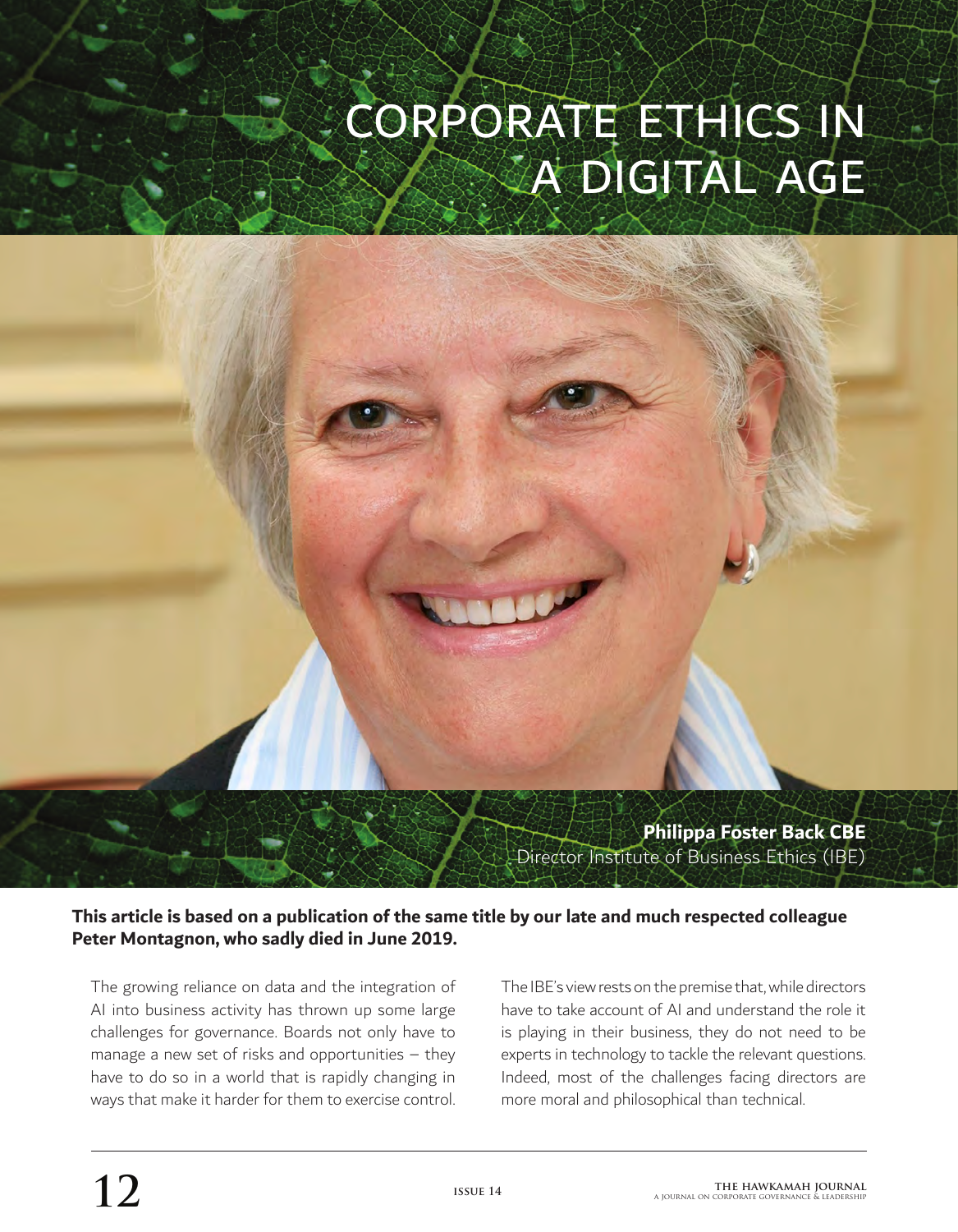The corporate journey into the world of AI is only just beginning. Business leaders perceive enormous change on the horizon, but they are uncertain about where AI will take them and how they will cope with something whose dimensions keep changing just when they think they have begun to understand them.

For boards, there is a temptation to prevaricate. Changes may never happen as currently expected. Indeed, past experience of technological advances show that a first wave of excitement is followed by uncertainty as it turns out that change is slower than the enthusiasts expected. However the requirement to manage the consequences of AI cannot be ducked and boards need to put the issue firmly on their agenda.

Ethics matter because an ethical approach inspires trust, and trust is needed to build public confidence in organisations that control data with power over people's lives.

This is not a reason for seeking to curtail the adoption of new technology. It is instead an opportunity for adopting it in a way that delivers clear benefits within a trusted framework. Companies and economies that can do this will set themselves apart, as well as finding it easier to comply with data protection requirements. That is where competitive advantage lies, and is indeed the real opportunity.

In Corporate Ethics in a Digital Age 9 challenges are highlighted for a board to consider:

# **Challenge 1 – Making sure the board remains in charge**

One of the core problems thrown up by AI is information asymmetry. This may exist between a firm and its customers, for example where the firm has used machine learning to tell it things about its customers that even they do not know about themselves. It may exist between a firm and its employees, when monitoring employee behaviour leads the firm to manage differently and often in its own interest, rather than in that of the employees themselves.

In today's world of algorithms, it is not always easy for boards to understand or monitor what is going on in the company. This means that highly, but narrowly educated data scientists can wield enormous power in the 'engine' room. At the extreme, this changes the hierarchy of governance to the detriment of a boards' ability to deliver understanding and strategic judgement at the apex of the organisation.

# **Challenge 2 – Sharing the benefits**

New technology is expected to be disruptive and, for many, constitutes a threat to employment. Dealing with the labour market consequences is, of course, a major task for government, but companies will face a public backlash and the risk of intrusive regulation if they keep the efficiency benefits of AI to themselves.

# **Challenge 3 – Ensuring accountability**

Most people would agree that someone at the human level must be responsible for decisions made by machines, but the nature of AI makes this principle of keeping a human in the loop hard to deliver. Corporate boards are at the epicentre of the discussion on accountability and, for them, the issue adds a new dimension to their consideration of risk and risk appetite.

# **Challenge 4 – Avoiding bias**

When people make decisions, their choices are consciously or subconsciously affected by their particular view of the world. This is not as obviously apparent as prejudice, but simply that people are influenced by all the emotional baggage that goes with their upbringing, gender identity and so on.

One might assume that machines would be ruthlessly objective and free of bias, but this is not the case. As the AI Now 2017 Report put it:

"AI does not exist in a vacuum. We must also ask how broader phenomena like widening inequality, an intensification of concentrated geopolitical power and populist political movements will shape and be shaped by the development and application of AI technologies."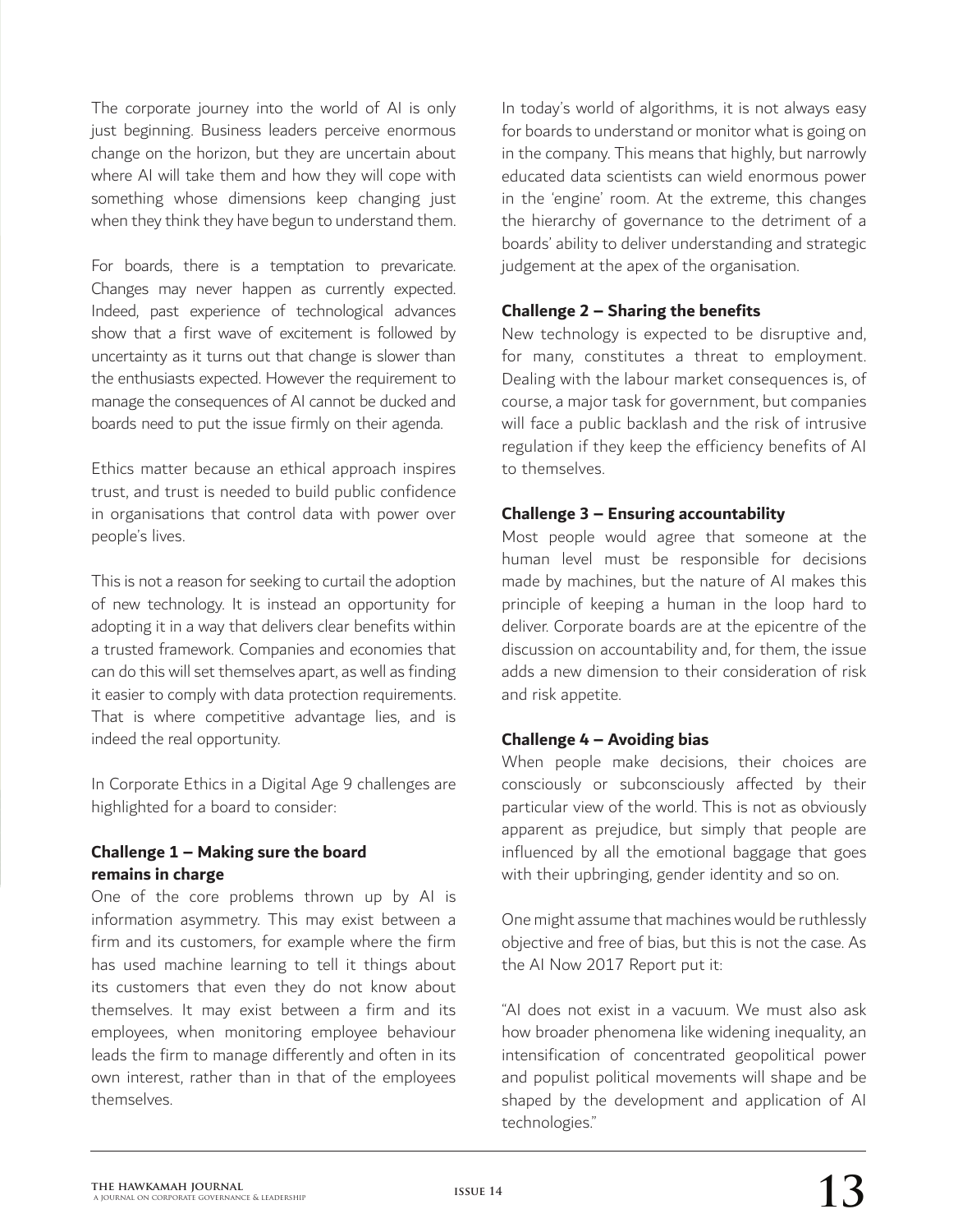### **Challenge 5 – Treating customers fairly**

The starting point for any discussion about AI and customers is recognition that, correctly used, AI can add greatly to customer experience and outcomes. In that sense, it should be seen as a significant business opportunity. However, the risk remains that companies trip over into a world where they are using AI to extract value from their customers rather than delivering value to them. This would ultimately lead to loss of trust and damage to the franchise.

# **Challenge 6 – Treating employees and contractors fairly**

The introduction of AI seems likely to have a profound effect on the nature of work and the jobs market. Public nervousness of social change, as well as the sense of alienation increasingly expressed by general populations towards the elite, means the introduction of automated intelligence needs to be handled sensitively or it may not be generally accepted. Already, some leaders in the financial